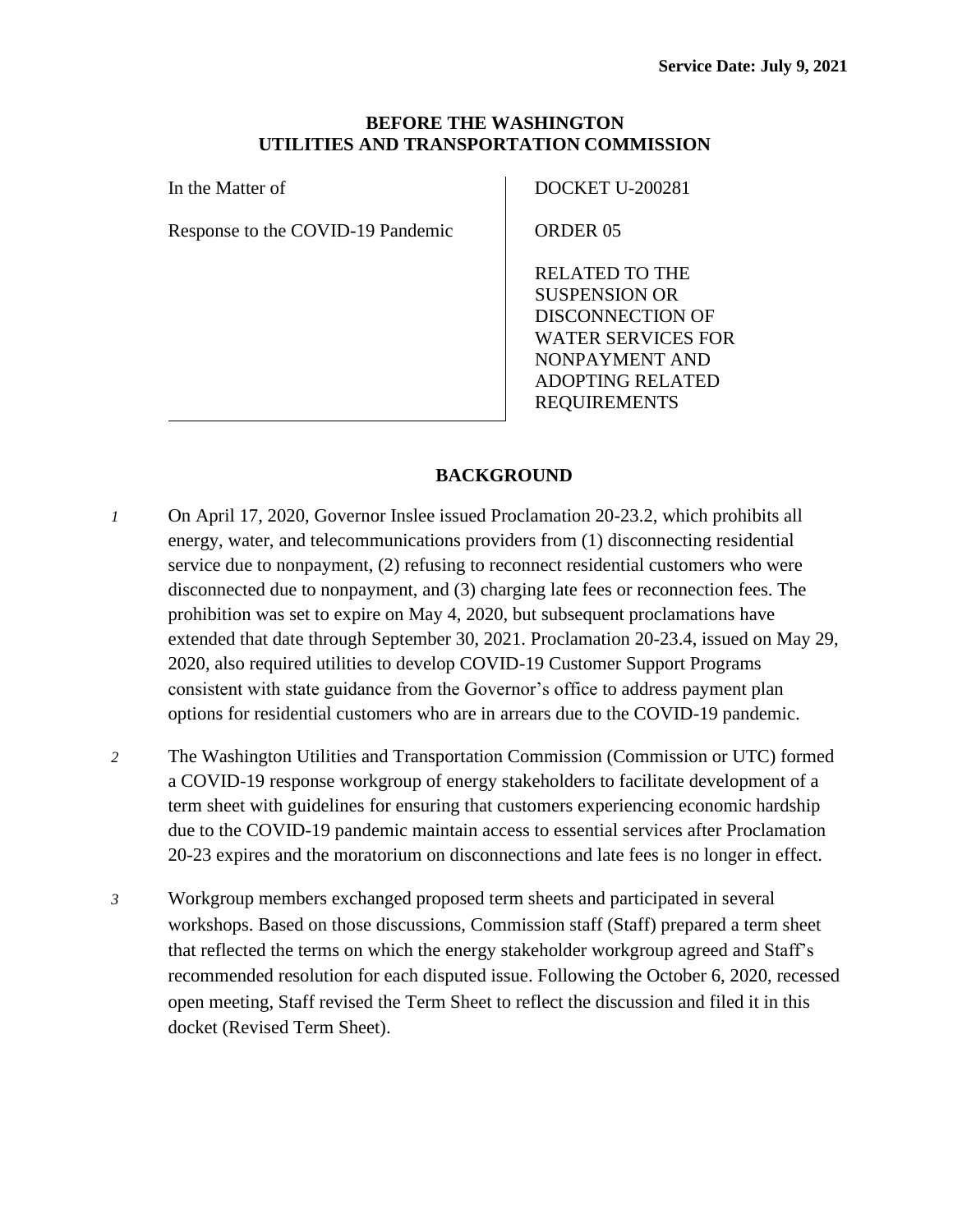- *4* On October 20, 2020, the Commission entered Order 01 in this Docket, which adopted the Revised Term Sheet. The Revised Term Sheet applied only to regulated electric and natural gas companies.
- *5* On February 17, 2021, the Commission issued Order 02 in this Docket extending the moratorium until July 31, 2021. On March 18, 2021, Governor Inslee issued Proclamation 20-23.15, which extended the moratorium until July 31, 2021.
- *6* The Commission revisited this matter at its recessed open meeting on May 12, 2021. Staff prepared a Third Revised Term Sheet, and on May 18, 2021, the Commission entered Order 03 adopting Staff's Third Revised Term Sheet, attached to Order 03 as Appendix A. The Third Revised Term Sheet only applies to regulated electric and gas companies. Order 03 maintained the moratorium on disconnections for nonpayment until July 31, 2021. On July 2, 2021, Governor Inslee issued Proclamation 20-23.16, which extended the disconnection moratorium until September 30, 2021.
- *7* Recognizing the need to create similar guidance for regulated water companies, Staff developed the UTC Staff Water Utility Options COVID-19 Recovery Term Sheet (Water Term Sheet)*,* attached to this Order as Appendix B. The Water Term Sheet was circulated to regulated water companies on June 25, 2021, and those companies were asked to provide feedback on its contents at the July 8 open meeting, or to file written comments by 5 p.m., July 7, 2021.
- *8* The Water Term Sheet provides that Staff will convene a water industry stakeholders' workgroup in July or August. Staff recommends water utilities work with the Commission's regulatory and consumer protection staff to ensure that appropriate transition plans and consumer protections are in place for their respective companies. The Water Term Sheet also includes provisions that address:
	- disconnection notice requirements,
	- customer outreach and payment plans,
	- fees related to disconnection, reconnection, late payment, and deposits,
	- credit and collection processes,
	- cost recovery, and
	- data reporting.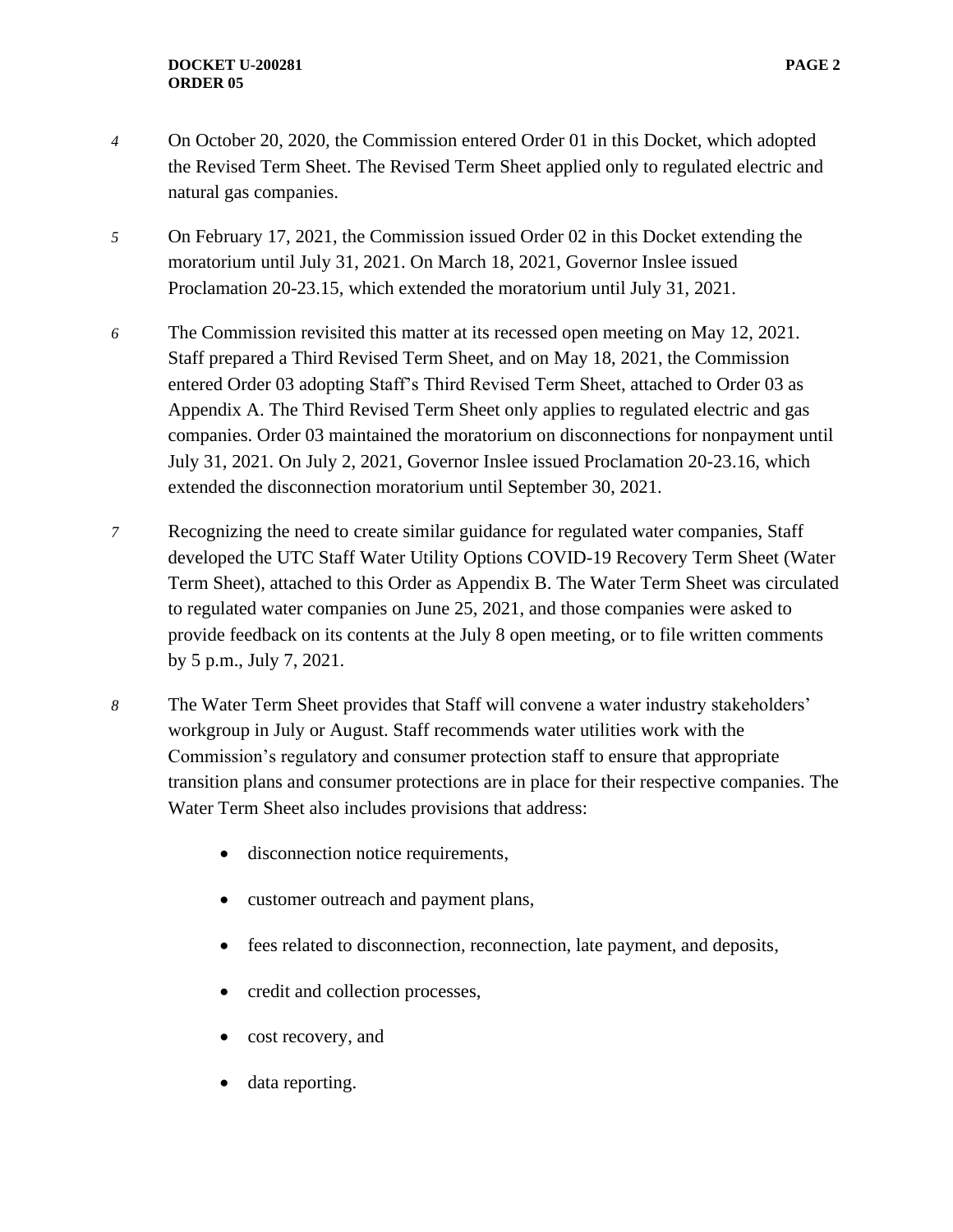- *9* On July 7, 2021, Cascadia Water, LLC, (Cascadia) filed comments with the Commission. Cascadia generally supports the Water Term Sheet, but objects to Staff's proposal to include a provision requiring that Staff open an informal complaint in each customer's name prior to disconnection for nonpayment. Cascadia expressed concerns that Staff does not have the resources to investigate each individual account prior to disconnection. Suncadia Water Company, LLC, (Suncadia) filed identical comments.
- *10* Washington Water Company also filed comments that included the following recommendations:
	- Water companies should only be required to notify Staff prior to disconnecting customers for debt incurred between March 1, 2020, and September 30, 2021.
	- The language related to default payments should be modified for clarity.
	- Efforts to disconnect customers for nonpayment should be made only after available aid, if any, is applied.
- *11* This matter came before the Commission at its regularly scheduled open meeting on July 8, 2021. The Commission heard presentations from Staff, Cascadia, and the Public Counsel Unit of the Attorney General's Office (Public Counsel).
- *12* Cascadia reiterated its concerns related to contacting the Commission prior to disconnecting any customer for nonpayment and suggested using an alternative process to opening informal complaints for each customer.
- *13* Public Counsel observes that the COVID-19 pandemic has disproportionately impacted Black people, Indigenous people, people of color, and other marginalized communities, and requested the Commission establish appropriate safeguards to address the resulting social inequities. Specifically, Public Counsel requests the Commission modify the Water Term Sheet to prohibit water companies from resuming any disconnection activities until after the moratorium expires. With respect to the informal complaint process, Public Counsel supports Staff's proposal because it will allow Staff to assist customers with establishing payment arrangements. Public Counsel objects to Washington Water's proposal to limit informal complaints to only those customers who incurred debt between March 2020 and September 2021. Finally, Public Counsel recommends the Commission adopt Staff's Water Term Sheet with the modification that disconnection activity may not resume until after the moratorium expires on September 30, 2021.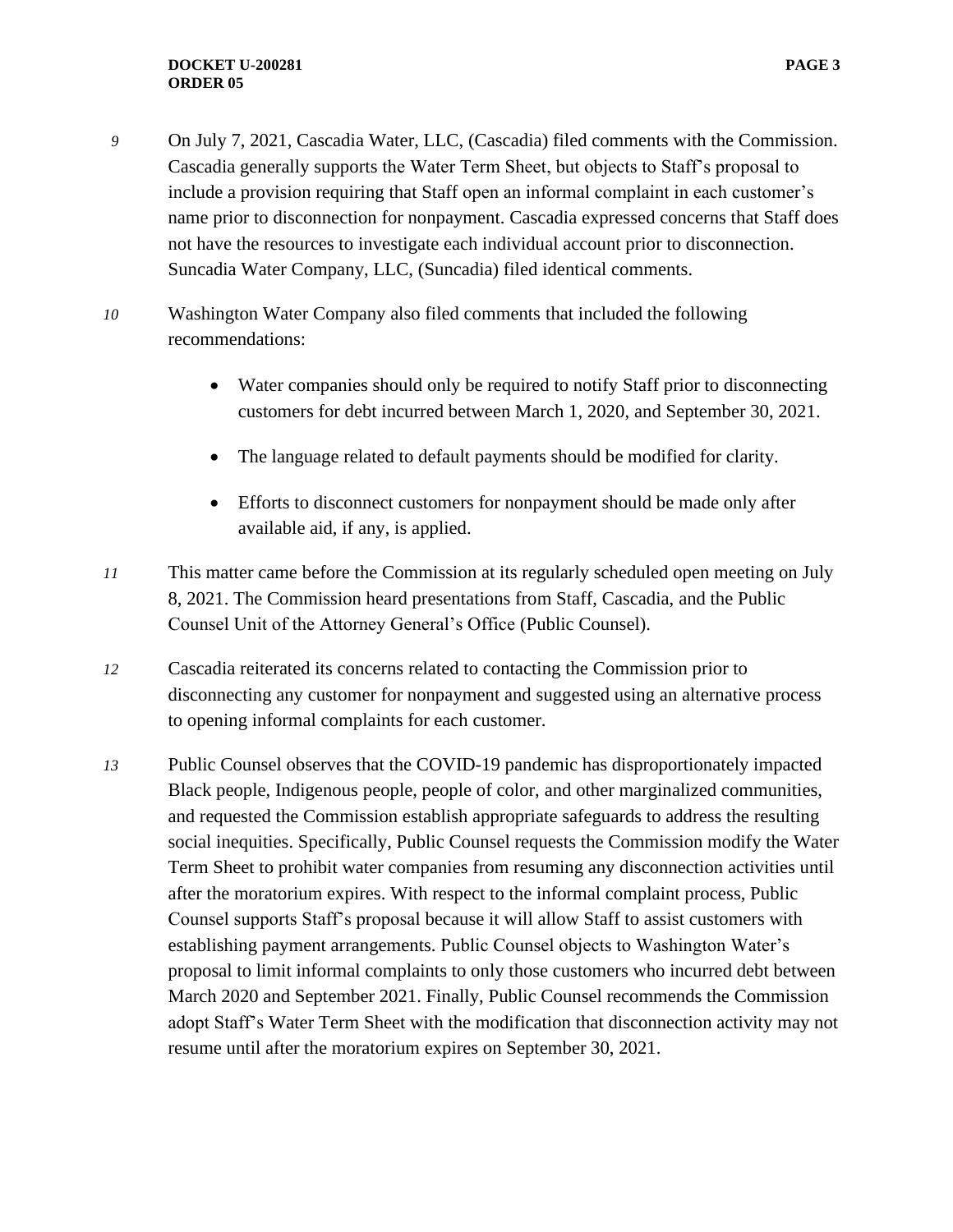- *14* Consumer protection Staff clarified that the informal complaint process is designed to ensure that notice rules are followed. Staff states that it will make at least two attempts to contact each customer to negotiate payment arrangements prior to allowing a water company to proceed with disconnection for nonpayment.
- *15* Staff recommends the Commission adopt Staff's Water Term Sheet as reflected in Appendix B, attached to this Order.

#### **DISCUSSION**

*16* The Commission adopts Staff's Water Term Sheet with the modifications described below. The Water Term Sheet, which is attached as Appendix B to this Order, recognizes the moratorium on disconnections for nonpayment until September 30, 2021, established by the Governor's proclamation, and allows regulated water companies to resume disconnection notice activities 30 days prior to that date.

### *Staff Review of Disconnections for Nonpayment*

- *17* Cascadia and Suncadia argue that Staff's proposal to open an informal complaint on behalf of each customer eligible for disconnection would be unduly burdensome. We agree. In addition to creating an administrative burden that requires specific actions from, and imposes strict deadlines on, regulated water companies, opening informal complaints — which are tracked and displayed publicly on the Commission's website — would create the appearance that numerous consumers are complaining to the Commission about the business practices of regulated companies.
- *18* Although Staff correctly observes that the informal complaint process halts disconnection activities, WAC 480-110-355(3)(h) also prohibits water companies from disconnecting service when a customer is engaged in discussions with the Commission. Accordingly, it is not necessary to invoke the informal complaint process to prevent disconnection of service. In addition, the Water Term Sheet contains a provision that prohibits disconnection until Staff's review is complete. Considering these factors, we are comfortable changing the language in the Water Term Sheet from directing Staff to "open an informal complaint in the affected customer's name" to "commence a review of the affected customer's account."
- *19* As Staff described in its presentation, Staff will review the timing and sufficiency of disconnection notices and make at least two attempts to contact a customer to establish a mutually acceptable payment plan. Following its review, Staff will notify the company that it may proceed with disconnection. A water company may not disconnect a customer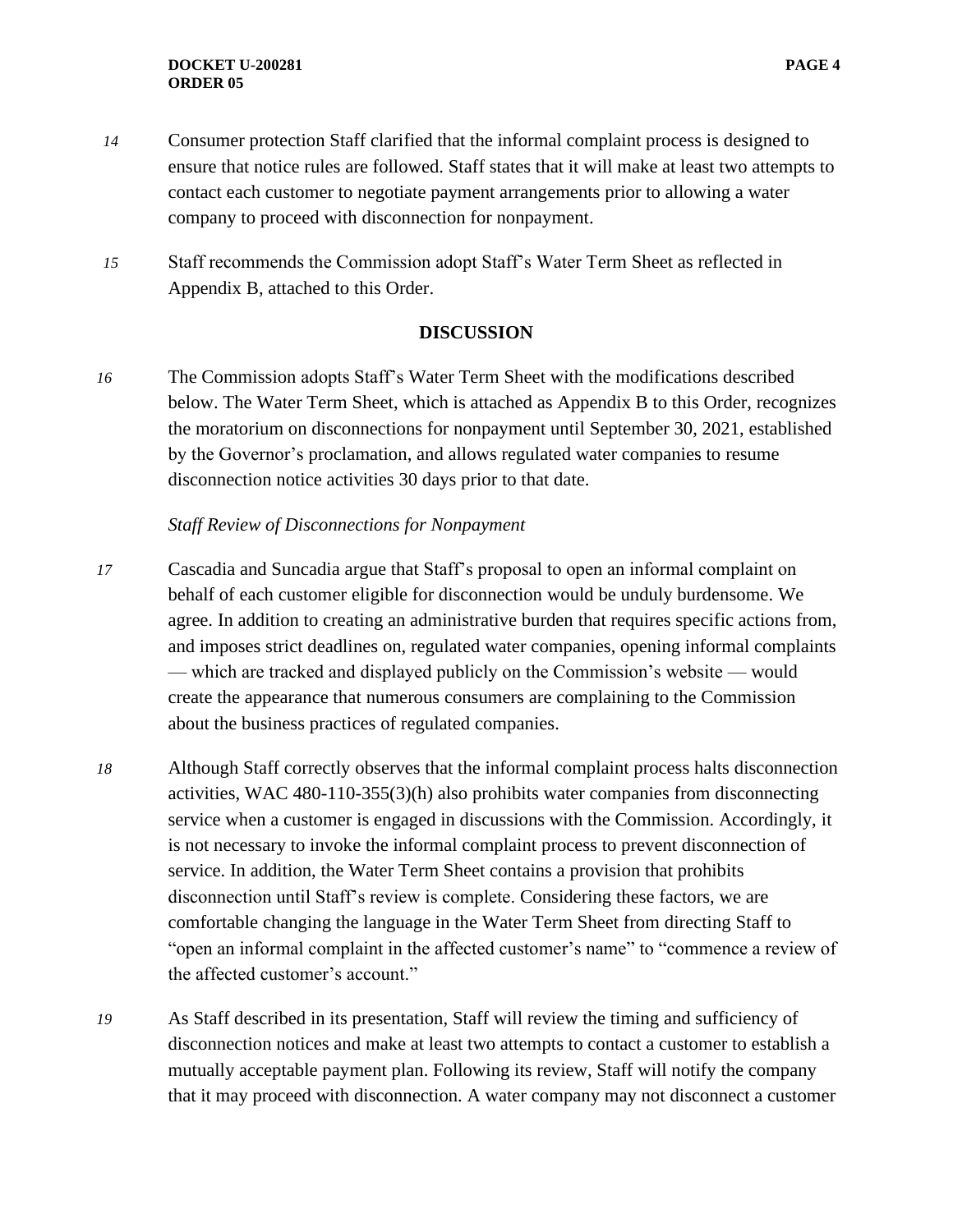#### **DOCKET U-200281 PAGE 5 ORDER 05**

until Staff notifies the company in writing that Staff's review is complete.

*20* We decline to adopt Public Counsel's proposal to prohibit disconnection activities prior to September 30, 2021. Allowing water companies to begin sending disconnection notices one billing cycle prior to the October 1 resumption date is consistent with our decision in Order 03 related to regulated energy companies. We are also satisfied that the Water Term Sheet puts robust consumer protections place to ensure that customers receive appropriate communications and are provided adequate time to negotiate payment plans with Staff's assistance.

### *Cost Recovery*

*21* Public Counsel objects to including Staff's recommended considerations for deferral treatment because cost recovery is not at issue in this Docket. Rather than remove this language, we decline to adopt Staff's recommendations for the purpose of our decision today. Any request to defer certain costs or to recover those deferred expenses will be addressed separately in a new docket, and Staff will have an opportunity to make its recommendations at that time on a case-specific basis.

### *Consecutive Payments*

- *22* Washington Water objects to the following provision in the Water Term Sheet: "Missing two consecutive payments does not constitute default on the payment plan." Washington Water requests that the language be modified to define the conditions in which payment default would occur, *i.e.,* after three missed payments.
- *23* We decline to modify the Water Term Sheet. This term is parallel with the term used in Appendix A and is unambiguous; customers may not be considered in default until more than two consecutive payments are missed. In the unlikely event that issues arise related to this term, the Commission will address them at that time.

## *Timing of Arrearages*

*24* Washington Water proposed in its comments that disconnections for arrearages incurred after September 30, 2021, should be subject to normal disconnection procedures and exempted from the provisions of the Water Term Sheet. Washington Water did not specify whether its proposal would include only those customers who became delinquent for the first time after September 30, or customers with existing debt who continued to accrue arrearages after that date. A representative of Washington Water signed up to speak at the Commission's July 8, 2021, open meeting, and when called on to clarify its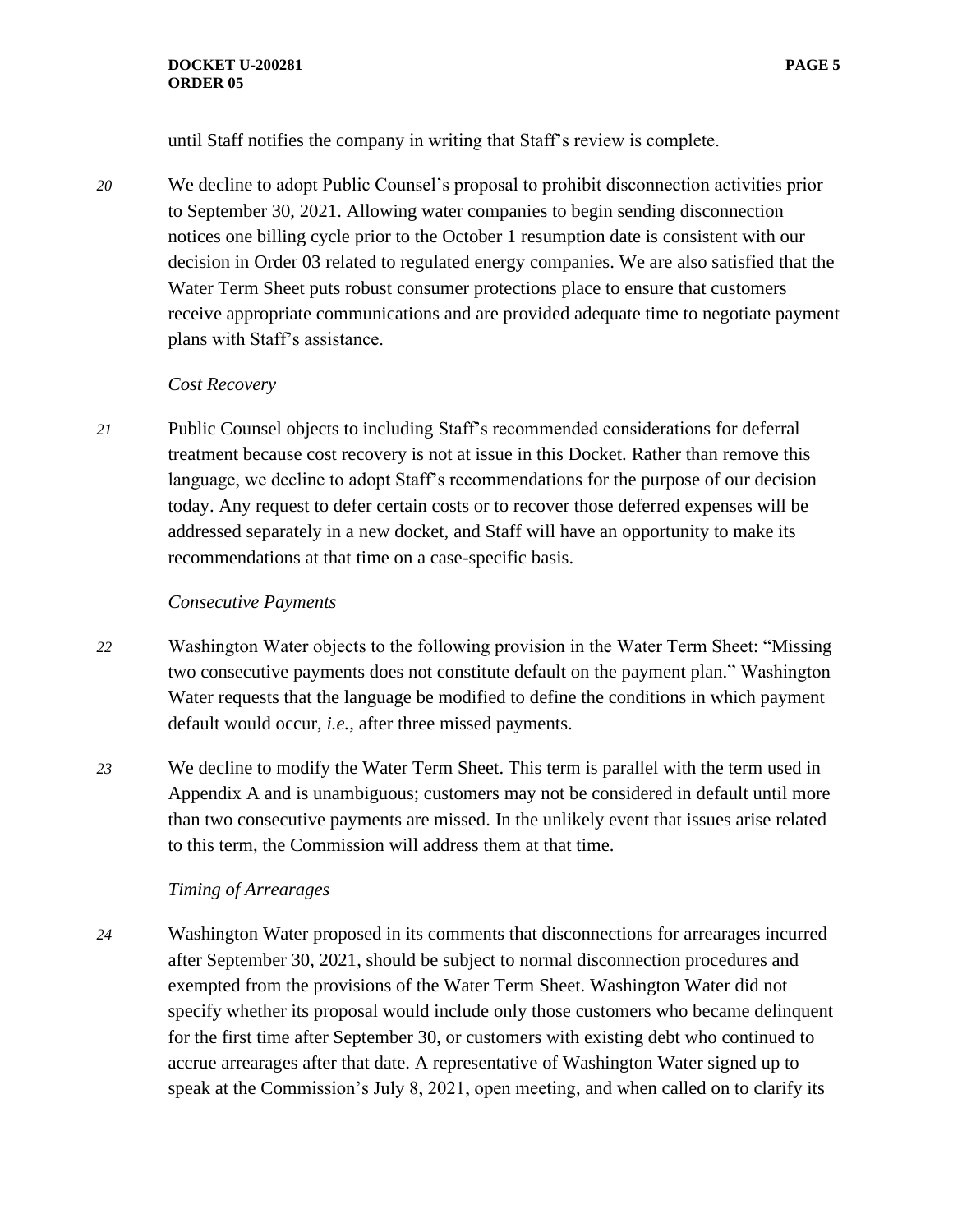position, no one from the company spoke. It appeared that a phone line remained muted despite several attempts for that person to speak. In the absence of such clarification, we decline to grant Washington Water's request. Instead, Staff and stakeholders should address this issue in the upcoming workgroup meetings and attempt to resolve it by agreement.

#### **FINDINGS OF FACT**

- *25* (1) The Commission is an agency of the State of Washington, vested by statute with authority to regulate rates, rules, regulations, practices, and accounts of public service companies, including investor-owned water companies.
- *26* (2) On April 17, 2020, Governor Inslee issued Proclamation 20-23.2, which prohibits all water service providers from (1) disconnecting residential service due to nonpayment, (2) refusing to reconnect residential customers who were disconnected due to nonpayment, and (3) charging late fees or reconnection fees. The Proclamation was subsequently extended and currently expires on September 30, 2021.
- *27* (3) The Commission formed a COVID-19 response workgroup of energy stakeholders to facilitate development of guidelines for ensuring that customers experiencing economic hardship due to the COVID-19 pandemic maintain access to essential services after Proclamation 20-23 expires and the moratorium on disconnections and late fees is no longer in effect. Based on its discussions with workgroup members, Staff developed a Term Sheet, the most recent version of which was adopted by Order 03 in this Docket, and revised by Order 04, as Appendix A.
- *28* (4) Staff subsequently developed a Water Term Sheet based on Appendix A*,* which was circulated to regulated water companies on June 25, 2021. Those companies were asked to provide feedback on its contents at the July 8 open meeting, or to file written comments by 5 p.m., July 7, 2021.
- *29* (4) The Commission received written comments on Staff's Water Term Sheet and oral comments at its regularly scheduled open meeting on July 8, 2021.

### **CONCLUSIONS OF LAW**

*30* (1) The Commission has jurisdiction over the subject matter of this proceeding and over investor-owned water service companies.